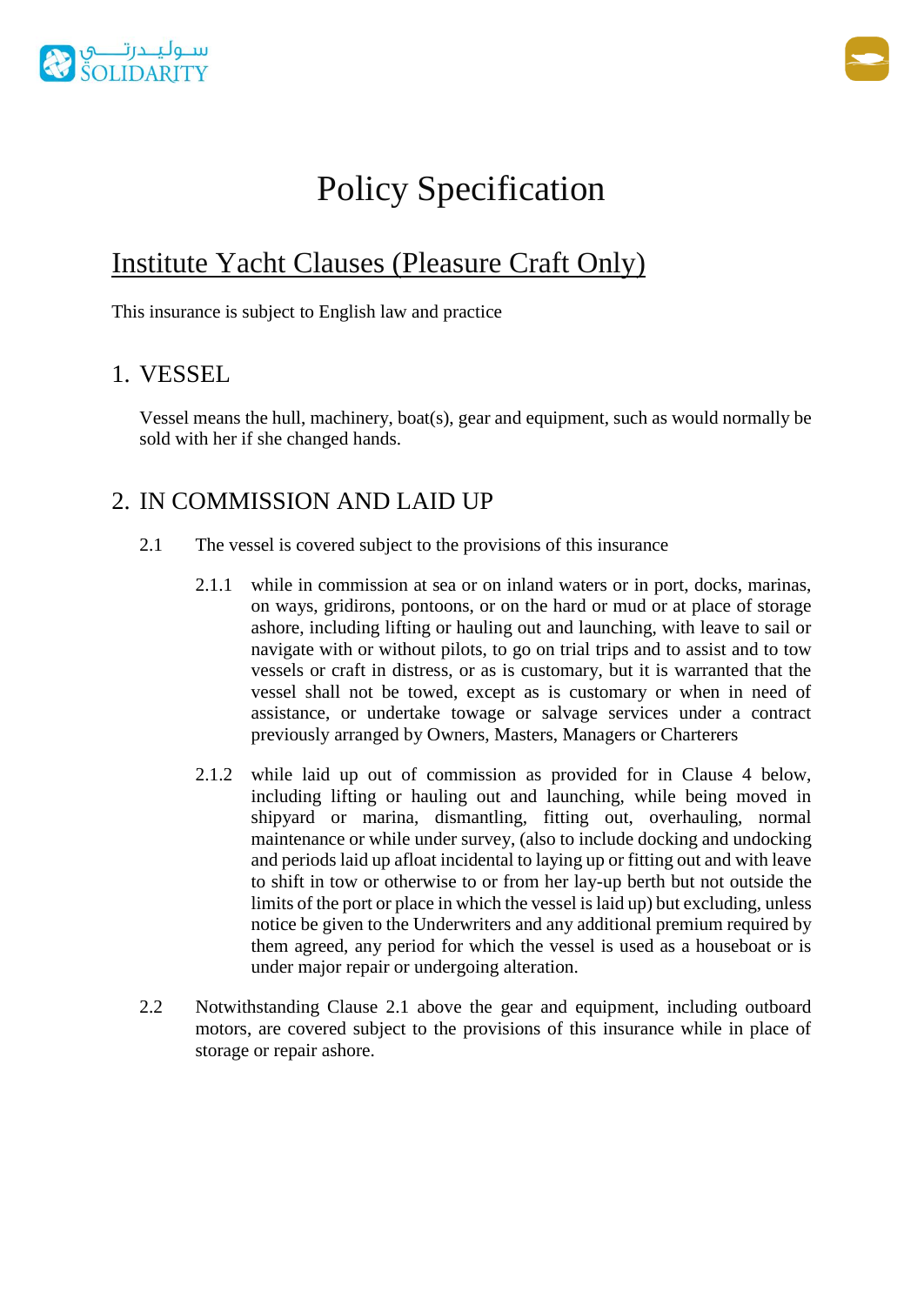



### 3. NAVIGATING AND CHARTER HIRE WARRANTIES

- 3.1 Warranted not navigating outside the limits stated in the Schedule to the policy or, provided previous notice be given to the Underwriters, held covered on terms to be agreed.
- 3.2 Warranted to be used solely for private pleasure purposes and not for hire charter or reward, unless specially agreed by the Underwriters.

### 4. LAlD UP WARRANTY

Warranted laid up out of commission as stated in the Schedule to the policy, or held covered on terms to be agreed provided previous notice be given to the Underwriters.

### 5. SPEED WARRANTY

- 5.1 Warranted that the maximum designed speed of the vessel, or the parent vessel in the case of a vessel with boat(s), does not exceed 17 knots.
- 5.2 Where the Underwriters have agreed to delete this warranty, the conditions of the Speedboat Clause 19 below shall also apply.

### 6. CONTINUATION

Should the vessel at the expiration of this insurance be at sea or in distress or at a port or place of refuge or of call, she shall, provided prompt notice be given to the Underwriters, be held covered at a premium to be agreed until anchored or moored at her next port of call in good safety.

### 7. ASSIGNMENT

No assignment of or interest in this insurance or in any moneys which may be or become payable thereunder is to be binding on or recognised by the Underwriters unless a dated notice of such assignment or interest signed by the Assured, and by the assignor in the case of subsequent assignment, is endorsed on the policy and the policy with such endorsement is produced before payment of any claim or return of premium thereunder.

### 8. CHANGE OF OWNERSHIP

#### **This Clause 8 shall prevail notwithstanding any provision whether written typed or printed in this insurance inconsistent herewith.**

8.1 Should the vessel be sold or transferred to new ownership, or, where the vessel is owned by a company, should there be a change in the controlling interest(s) of the company, then, unless the Underwriters agree in writing to continue the insurance, this insurance shall become cancelled from the time of such sale transfer or change and a pro rata daily net return of premium be made calculated on the premium charged for the in commission and/or laid up period.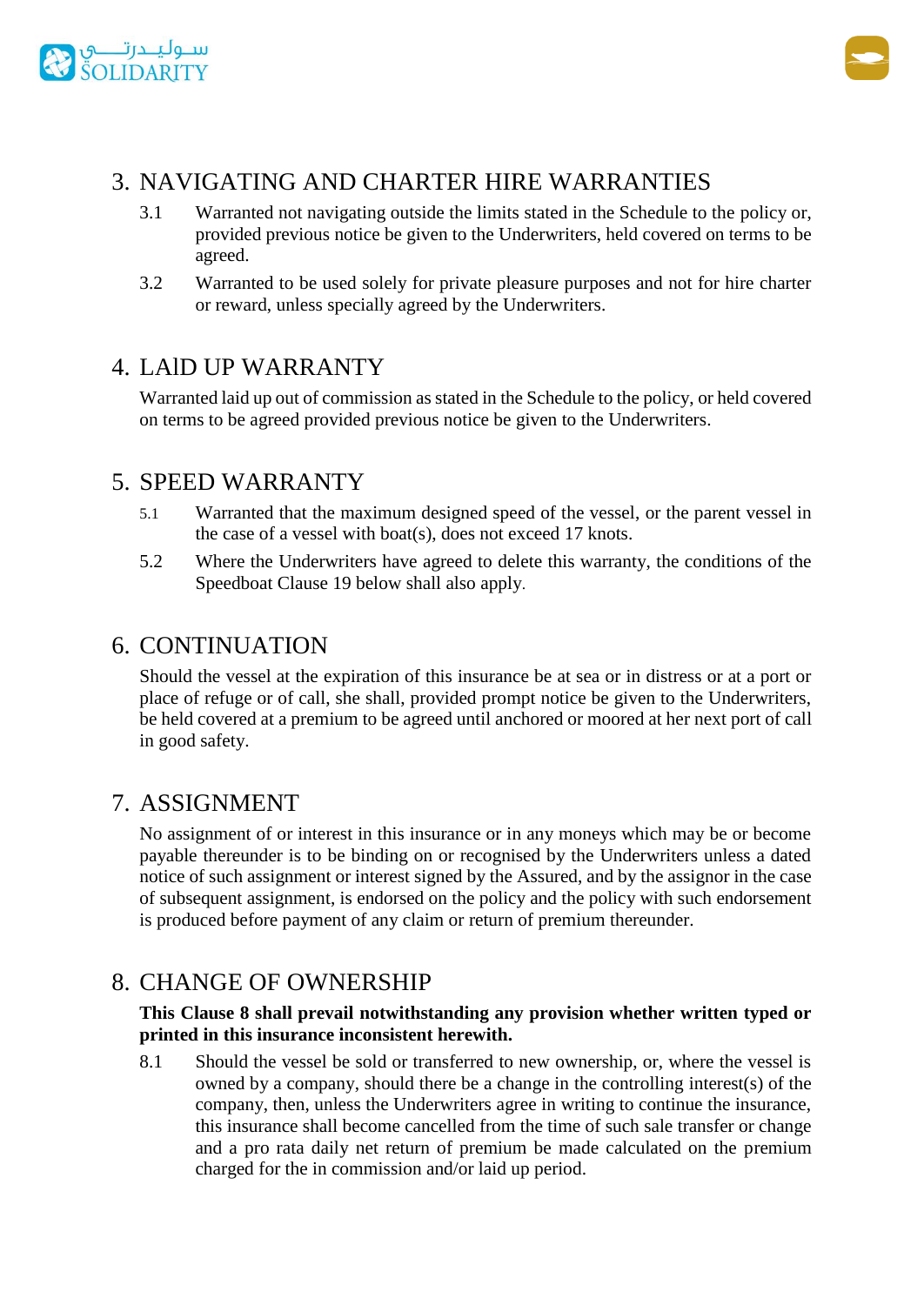



8.2 If however the vessel shall have left her moorings or be at sea at the time of sale or transfer such cancellation shall if required by the Assured be suspended until arrival at port or place of destination.

### 9. PERILS

Subject always to the exclusions in this insurance

- 9.1 this insurance covers loss of or damage to the subject-matter insured caused by
	- 9.1.1 perils of the seas rivers lakes or other navigable waters
	- 9.1.2 fire
	- 9.1.3 jettison
	- 9.1.4 piracy
	- 9.1.5 contact with dock or harbour equipment or installation, land conveyance, aircraft or similar objects or objects falling therefrom
	- 9.1.6 earthquake volcanic eruption or lightning
- 9.2 and, provided such loss or damage has not resulted from want of due diligence by the Assured Owners or Managers, this insurance covers
	- 9.2.1 loss of or damage to the subject-matter insured caused by
		- 9.2.1.1 accidents in loading, discharging or moving stores, gear, equipment, machinery or fuel
		- 9.2.1.2 explosions
		- 9.2.1.3 malicious acts
		- 9.2.1.4 theft of the entire vessel or her boat(s), or outboard motor(s) provided it is securely locked to the vessel or her boat(s) by an antitheft device in addition to its normal method of attachment, or, following upon forcible entry into the vessel or place of storage or repair, theft of machinery including outboard motor(s), gear or equipment
	- 9.2.2 loss of or damage to the subject-matter insured, excepting motor and connections (but not strut shaft or propeller) electrical equipment and batteries and connections, caused by
		- 9.2.2.1 latent defects in hull or machinery, breakage of shafts or bursting of boilers (excluding the cost and expense of replacing or repairing the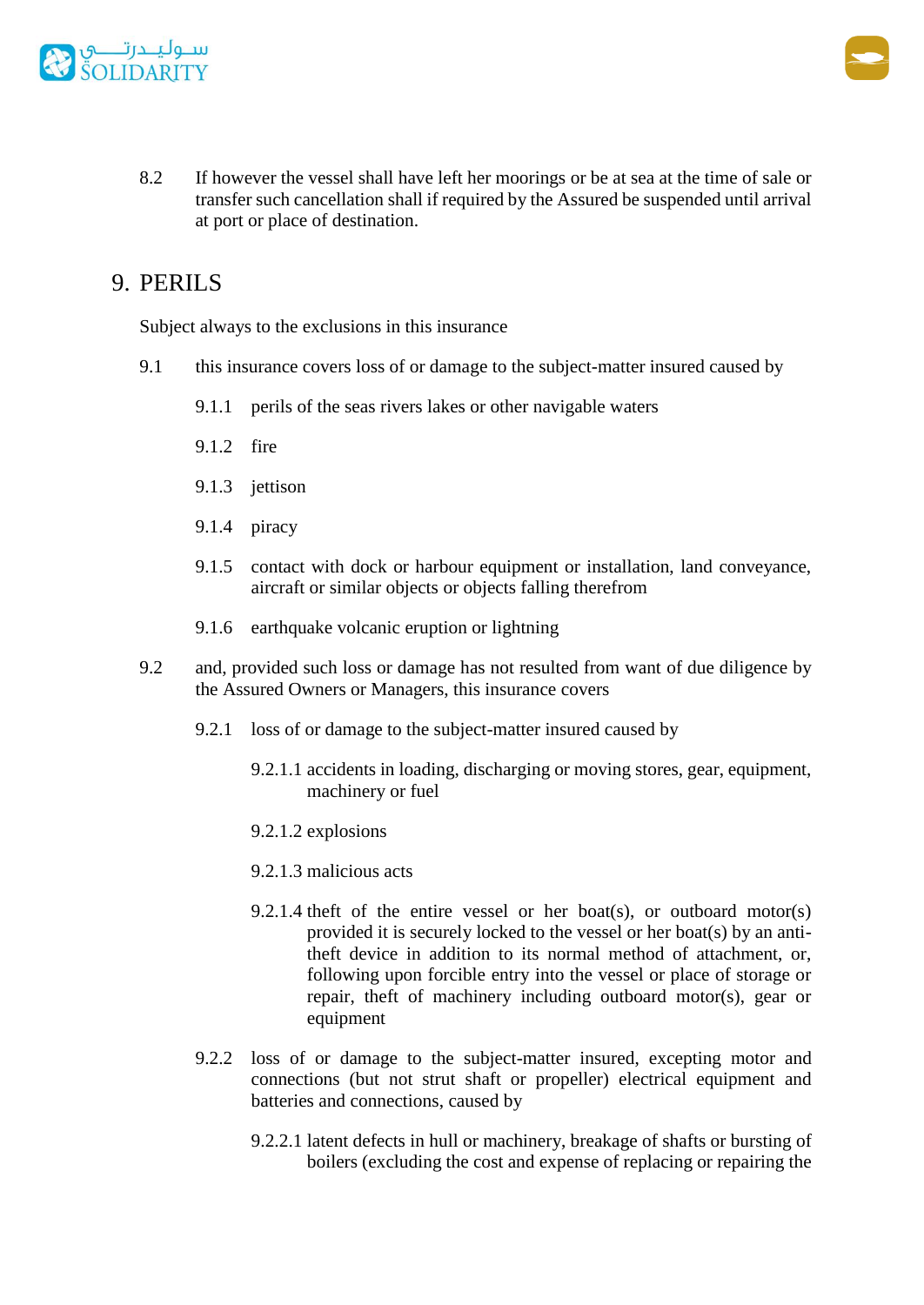



defective part broken shaft or burst boiler)

- 9.2.2.2 the negligence of any person whatsoever, but excluding the cost of making good any defect resulting from either negligence or breach of contract in respect of any repair or alteration work carried out for the account of the Assured and/or the Owners or in respect of the maintenance of the vessel,
- 9.3 this insurance covers the expense of sighting the bottom after a stranding, if reasonably incurred specially for that purpose, even if no damage be found.

### 10. EXCLUSIONS

No claim shall be allowed in respect of any

- 10.1 outboard motor dropping off or falling overboard
- 10.2 ship's boat having a maximum designed speed exceeding 17 knots, unless such boat is specially covered herein and subject also to the conditions of the Speedboat Clause 19 below, or is on the parent vessel or laid up ashore
- 10.3 ship's boat not permanently marked with the name of the parent vessel
- 10.4 sails and protective covers split by the wind or blown away while set, unless in consequence of damage to the spars to which sails are bent, or occasioned by the vessel being stranded or in collision or contact with any external substance (ice included) other than water
- 10.5 sails, masts, spars or standing and running rigging while the vessel is racing, unless the loss or damage is caused by the vessel being stranded, sunk, burnt, on fire or in collision or contact with any external substance (ice included) other than water
- 10.6 personal effects
- 10.7 consumable stores, fishing gear or moorings
- 10.8 sheathing, or repairs thereto, unless the loss or damage has been caused by the vessel being stranded, sunk, burnt, on fire or in collision or contact with any external substance (ice included) other than water
- 10.9 loss or expenditure incurred in remedying a fault in design or construction or any cost or expense incurred by reason of betterment or alteration in design or construction
- 10.10 motor and connections (but not strut shaft or propeller) electrical equipment and batteries and connections, where the loss or damage has been caused by heavy weather, unless the loss or damage has been caused by the vessel being immersed, but this clause 10.10 shall not exclude loss or damage caused by the vessel being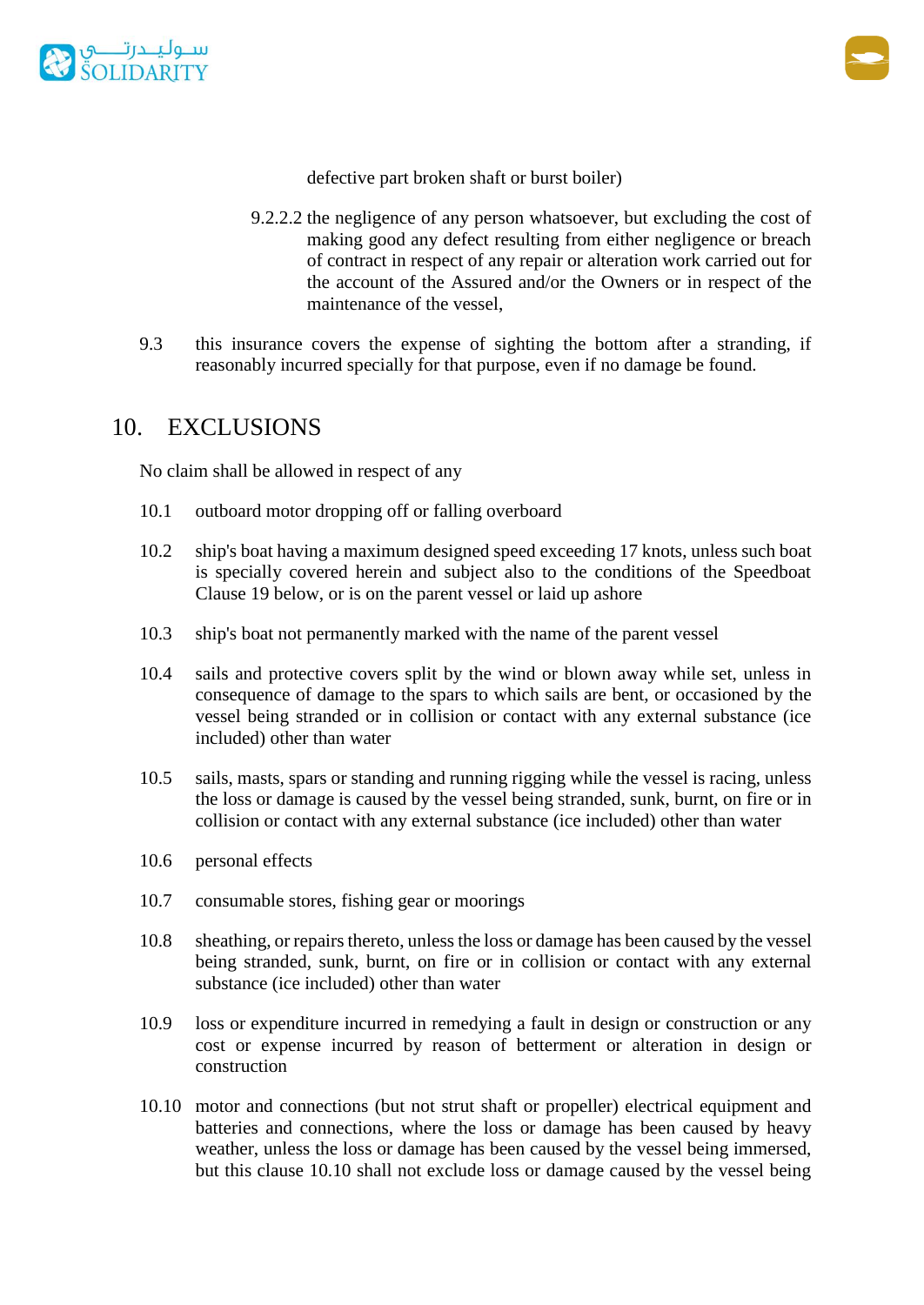



stranded or in collision or contact with another vessel, pier or jetty.

### 11. LIABILITIES TO THIRD PARTIES

#### **This Clause only to apply when a sum is stated for this purpose in the Schedule to the policy.**

- 11.1 The Underwriters agree to indemnify the Assured for any sum or sums which the Assured shall become legally liable to pay and shall pay, by reason of interest in the insured vessel and arising out of accidents occurring during the currency of this insurance, in respect of
	- 11.1.1 loss of or damage to any other vessel or property whatsoever
	- 11.1.2 loss of life, personal injury or illness, including payments made for life salvage, caused on or near the vessel or any other vessel
	- 11.1.3 any attempted or actual raising, removal or destruction of the wreck of the insured vessel or the cargo thereof or any neglect or failure to raise, remove or destroy the same.

#### 11.2 LEGAL COSTS

The underwriters will also pay, provided their prior written consent has been obtained,

- 11.2.1 the legal costs incurred by the Assured or which the Assured may be compelled to pay in contesting liability or taking proceedings to limit liability
- 11.2.2 the costs for representation at any coroner's inquest or fatal accident enquiry.

#### 11.3 SISTERSHIP

Should the vessel hereby insured come into collision with or receive salvage services from another vessel belonging wholly or in part to the same Owners or under the same management, the Assured shall have the same rights under this insurance as they would have were the other vessel entirely the property of Owners not interested in the vessel hereby insured; but in such cases the liability for the collision or the amount payable for the services rendered shall be referred to a sole arbitrator to be agreed upon between the Underwriters and the Assured.

#### 11.4 NAVIGATION BY OTHER PERSONS

The provisions of this Clause 11 shall extend to any person navigating or in charge of the insured vessel with the permission of the Assured named in this insurance (other than a person operating, or employed by the operator of, a shipyard, marina, repair yard, slipway, yacht club, sales agency or similar organisation) and who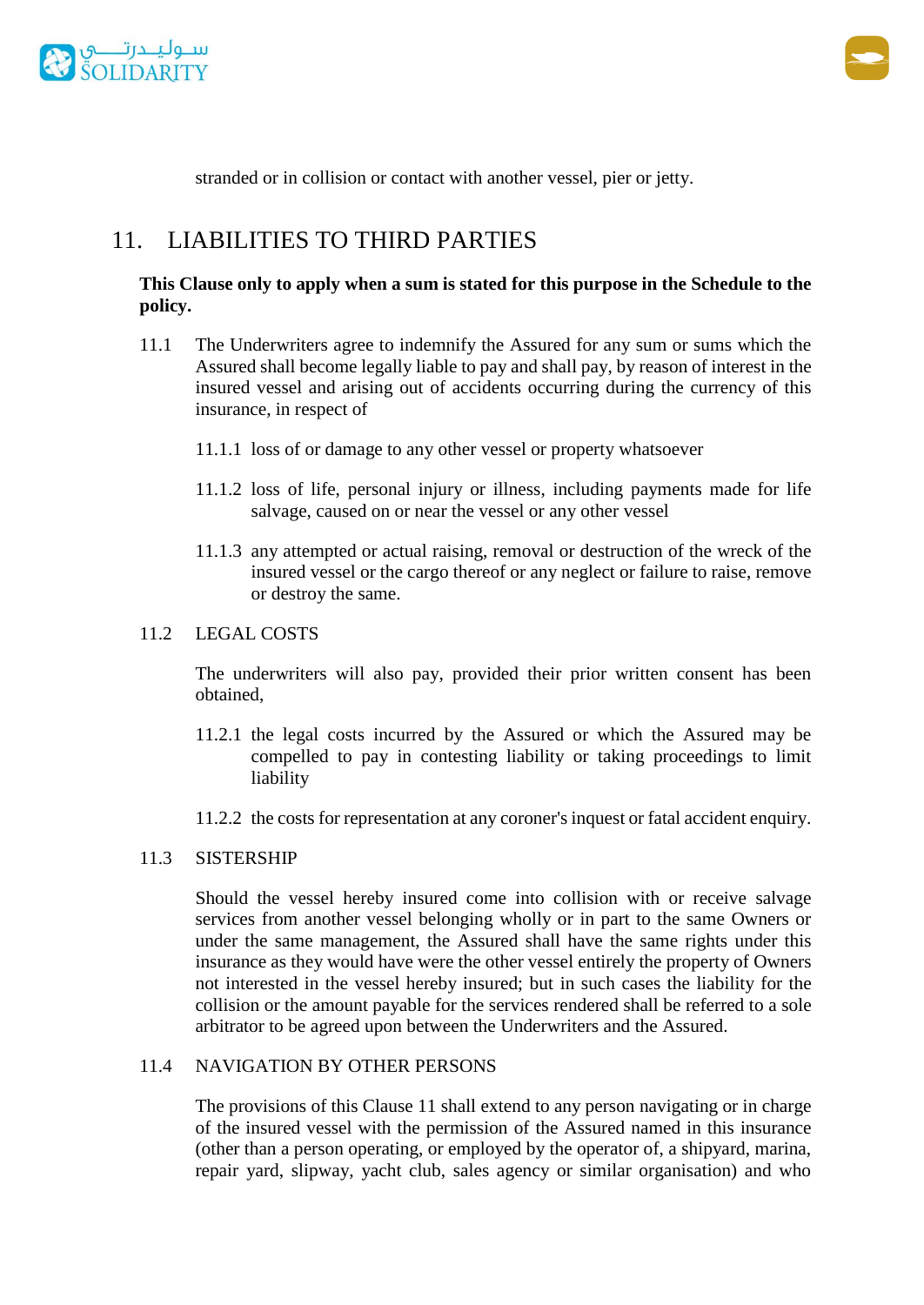



while so navigating or in charge of the vessel shall in consequence of any occurrence covered by this Clause 11 become liable to pay and shall pay any sum or sums to any person or persons, other than to the Assured named in this insurance, but indemnity under this Clause shall inure to the benefit of the Assured and only to a person navigating or in charge of the vessel as described above, at the written request of and through the agency of the Assured. Nothing in this extension shall increase the Underwriters' liability beyond the limitation of liability imposed by Clause 11.8 below and this extension shall be subject to all other terms conditions and warranties of this insurance.

Nothing in this Clause 11.4 shall be deemed to override the provisions of Clause 3.2 above.

#### 11.5 REMOVAL OF WRECK EXTENSION

This insurance also to pay the expenses, after deduction of the proceeds of the salvage, of the removal of the wreck of the insured vessel from any place owned, leased or occupied by the Assured.

#### 11.6 LIABILITIES SECTION EXCLUSIONS

Notwithstanding the provisions of this Clause 11 this insurance does not cover any liability cost or expense arising in respect of

- 11.6.1 any direct or indirect payment by the Assured under workmen's compensation or employers' liability acts and any other statutory or common law liability in respect of accidents to or illness of workmen or any other persons employed in any capacity whatsoever by the Assured or by any person to whom the protection of this insurance is afforded by reason of the provisions of Clause 11.4 above, in on or about or in connection with the vessel hereby insured or her cargo, materials or repairs
- 11.6.2 any boat belonging to the vessel and having a maximum designed speed exceeding 17 knots, unless such boat is specially covered herein and subject also to the conditions of the Speedboat Clause 19 below, or is on the parent vessel or laid up ashore
- 11.6.3 any liability to or incurred by any person engaged in water skiing or aquaplaning, while being towed by the vessel or preparing to be towed or after being towed until safely on board or ashore
- 11.6.4 any liability to or incurred by any person engaged in a sport or activity, other than water skiing or aquaplaning, while being towed by the vessel or preparing to be towed or after being towed until safely on board or ashore
- 11.6.5 punitive or exemplary damages, however described.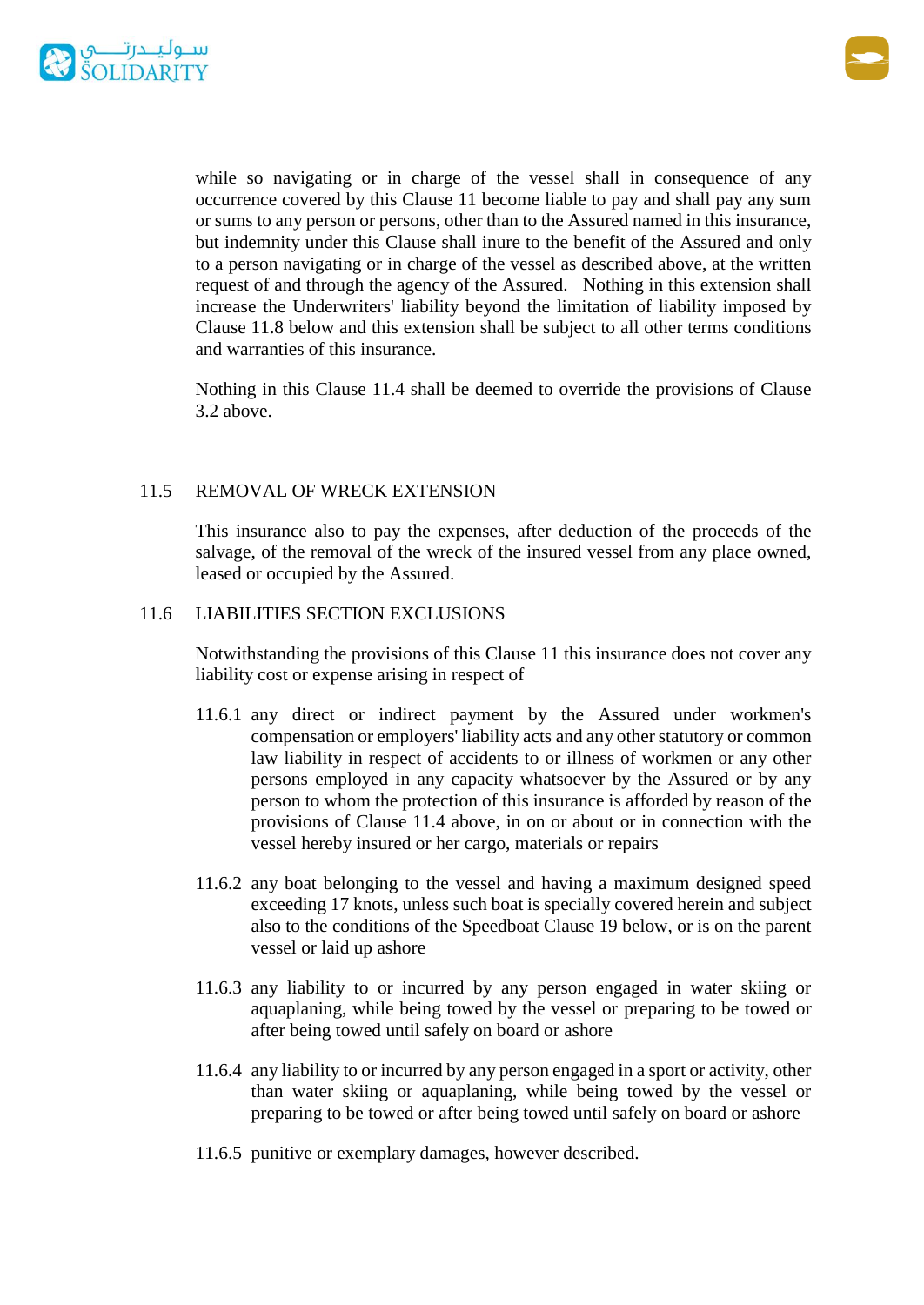



#### 11.7 WATER-SKIERS LIABILITY

Should Clause 11.6.3 and/or Clause 11.6.4 above be deleted, the liabilities mentioned in such clause(s) shall be covered hereunder, subject always to the warranties, conditions and limits of this insurance.

#### 11.8 LIMIT OF LIABILITY

The liability of the Underwriters under this Clause 11, in respect of any one accident or series of accidents arising out of the same event, shall in no case exceed the sum stated for this purpose in the Schedule to the policy, but when the liability of the Assured has been contested with the consent in writing of the Underwriters, the Underwriters will also pay a like proportion of the costs which the Assured shall thereby incur or be compelled to pay.

### 12. EXCESS AND DEDUCTIBLE

- 12.1 No claim arising from a peril insured against shall be payable under this insurance unless the aggregate of all such claims arising out of each separate accident or occurrence (including claims under Clause 11, 14 and 15) exceeds the amount stated for this purpose in the Schedule to the policy, in which case this sum shall be deducted. This Clause 12.1 shall not apply to a claim for total or constructive total loss of the vessel or, in the event of such a claim, to any associated claim under Clause 15 arising from the same accident or occurrence.
- 12.2 Prior to the application of Clause 12.1 above and in addition thereto, deductions new for old not exceeding one-third may be made at the Underwriters' discretion in respect of loss of or damage to
	- 12.2.1 protective covers, sails and running rigging
	- 12.2.2 outboard motors whether or not insured by separate valuation under this insurance.

#### 13. NOTICE OF CLAIM AND TENDERS

- 13.1 Prompt notice shall be given to the Underwriters in the event of any occurrence which may give rise to a claim under this insurance, and any theft or malicious damage shall also be reported promptly to the Police.
- 13.2 Where loss or damage has occurred, notice shall be given to the Underwriters prior to survey and, if the vessel is abroad, also to the nearest Lloyd's Agent so that a surveyor may be appointed to represent the Underwriters should they so desire.
- 13.3 The Underwriters shall be entitled to decide the port to which the vessel shall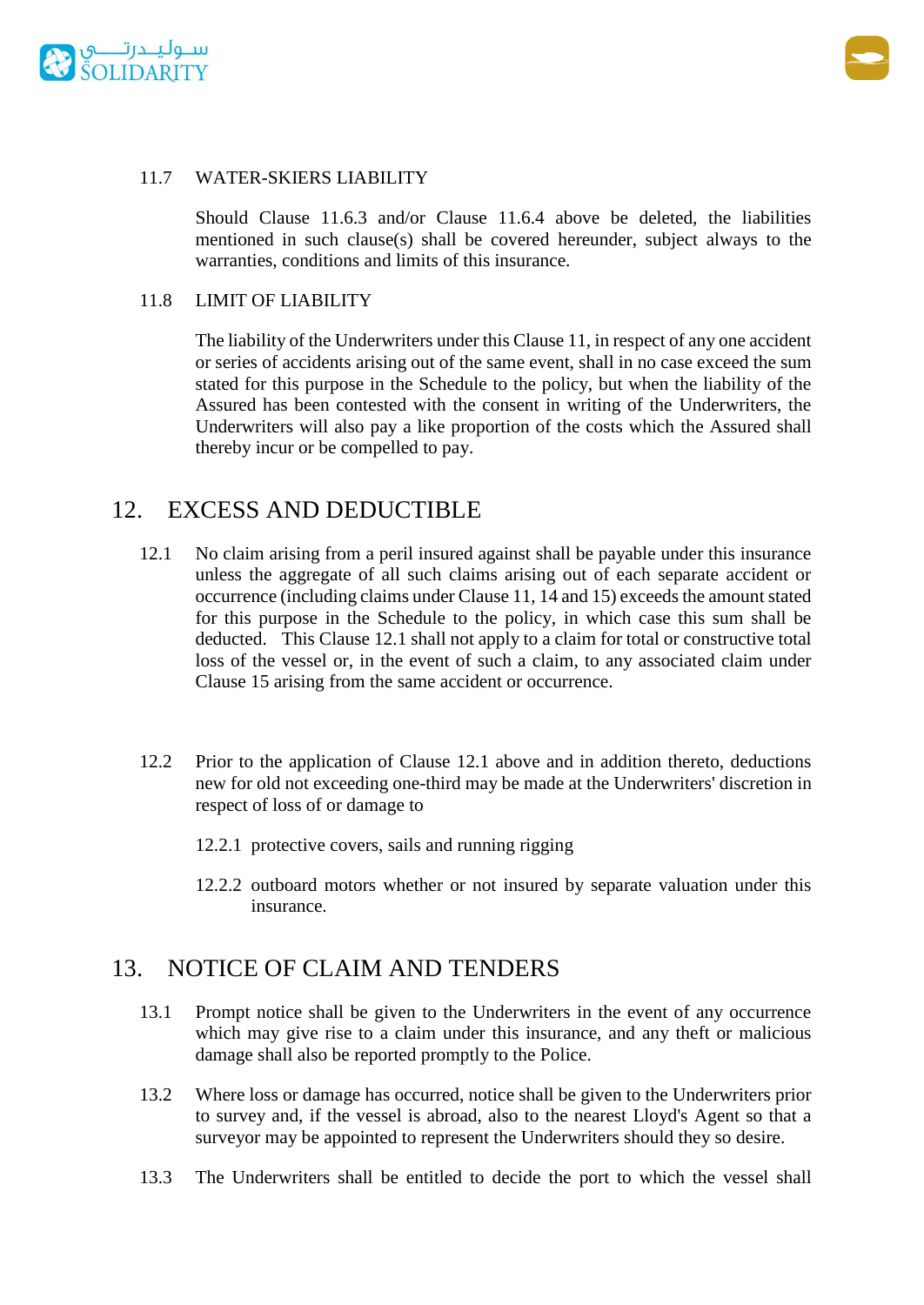



proceed for docking or repair (the actual additional expense of the voyage arising from compliance with Underwriters' requirements being refunded to the Assured) and shall have a right of veto concerning a place of repair or a repairing firm.

13.4 The Underwriters may also take tenders or may require tenders to be taken for the repair of the vessel.

### 14. SALVAGE CHARGES

Subject to any express provision in this insurance, salvage charges incurred in preventing a loss by perils insured against may be recovered as a loss by those perils.

### 15. DUTY OF ASSURED

- 15.1 In case of any loss or misfortune it is the duty of the Assured and their servants and agents to take such measures as may be reasonable for the purpose of averting or minimising a loss which would be recoverable under this insurance.
- 15.2 Subject to the provisions below and to Clause 12 the Underwriters will contribute to charges properly and reasonably incurred by the Assured their servants or agents for such measures. General average, salvage charges, collision defence or attack costs and costs incurred by the Assured in contesting liability covered by Clause 11.2 are not recoverable under this Clause 15.
- 15.3 The Assured shall render to the Underwriters all possible aid in obtaining information and evidence should the Underwriters desire to take proceedings at their own expense and for their own benefit in the name of the Assured to recover compensation or to secure an indemnity from any third party in respect of anything covered by this insurance.
- 15.4 Measures taken by the Assured or the Underwriters with the object of saving, protecting or recovering the subject-matter insured shall not be considered as a waiver or acceptance of abandonment or otherwise prejudice the rights of either party.
- 15.5 The sum recoverable under this Clause 15 shall be in addition to the loss otherwise recoverable under this insurance but in no circumstances shall amounts recoverable under Clause 15.2 exceed the sum insured under this insurance in respect of the vessel.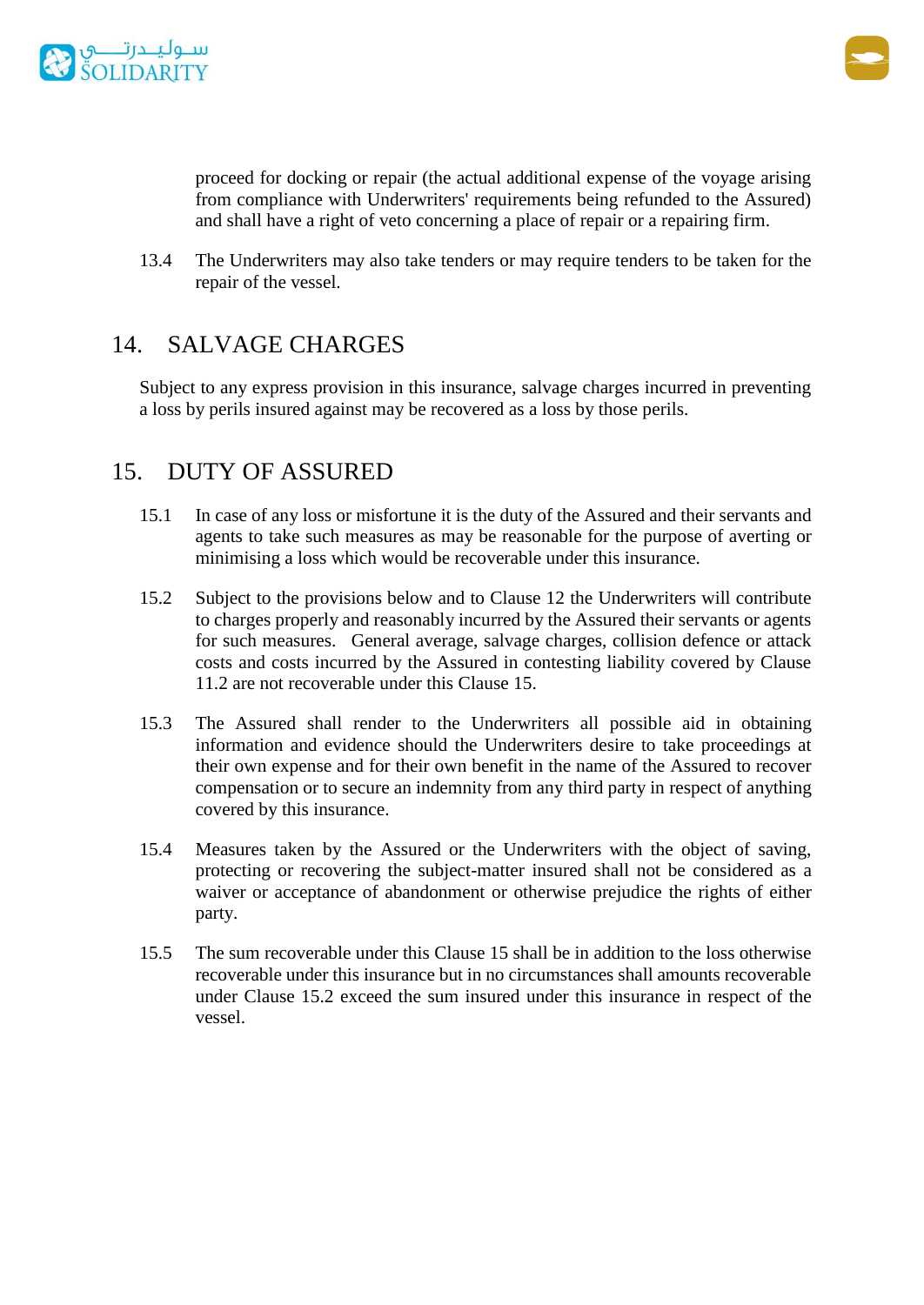



### 16. UNREPAIRED DAMAGE

- 16.1 The measure of indemnity in respect of claims for unrepaired damage shall be the reasonable depreciation in the market value of the vessel at the time this insurance terminates arising from such unrepaired damage, but not exceeding the reasonable cost of repairs.
- 16.2 In no case shall the Underwriters be liable for unrepaired damage in the event of a subsequent total loss (whether or not covered under this insurance) sustained during the period covered by this insurance or any extension thereof.
- 16.3 The Underwriters shall not be liable in respect of unrepaired damage for more than the insured value at the time this insurance terminates.

### 17. CONSTRUCTIVE TOTAL LOSS

- 17.1 In ascertaining whether the vessel is a constructive total loss, the insured value shall be taken as the repaired value and nothing in respect of the damaged or break-up value of the vessel or wreck shall be taken into account.
- 17.2 No claim for constructive total loss based upon the cost of recovery and/or repair of the vessel shall be recoverable hereunder unless such cost would exceed the insured value. In making this determination, only the cost relating to a single accident or sequence of damages arising from the same accident shall be taken into account.

### 18. DISBURSEMENTS WARRANTY

Warranted that no amount shall be insured policy proof of interest or full interest admitted for account of the Assured, Mortgagees or Owners on disbursements, commission, profits or other interests or excess or increased value of hull or machinery however described unless the insured value of the vessel is over £50,000 and then not to exceed 10 per cent of the total amount insured in respect of the vessel as stated in the Schedule to the policy.

Provided always that a breach of this warranty shall not afford the Underwriters any defence to a claim by a Mortgagee who has accepted this insurance without knowledge of such breach.

### 19. SPEEDBOAT CLAUSE

#### **WHERE THIS CLAUSE 19 APPLIES IT SHALL OVERRIDE ANY CONFLICTING PROVISIONS IN THE CLAUSES ABOVE.**

19.1 **It is a condition of this insurance that when the vessel concerned is under way the Assured named in the Schedule to the policy or other competent person(s) shall be on board and in control of the vessel.**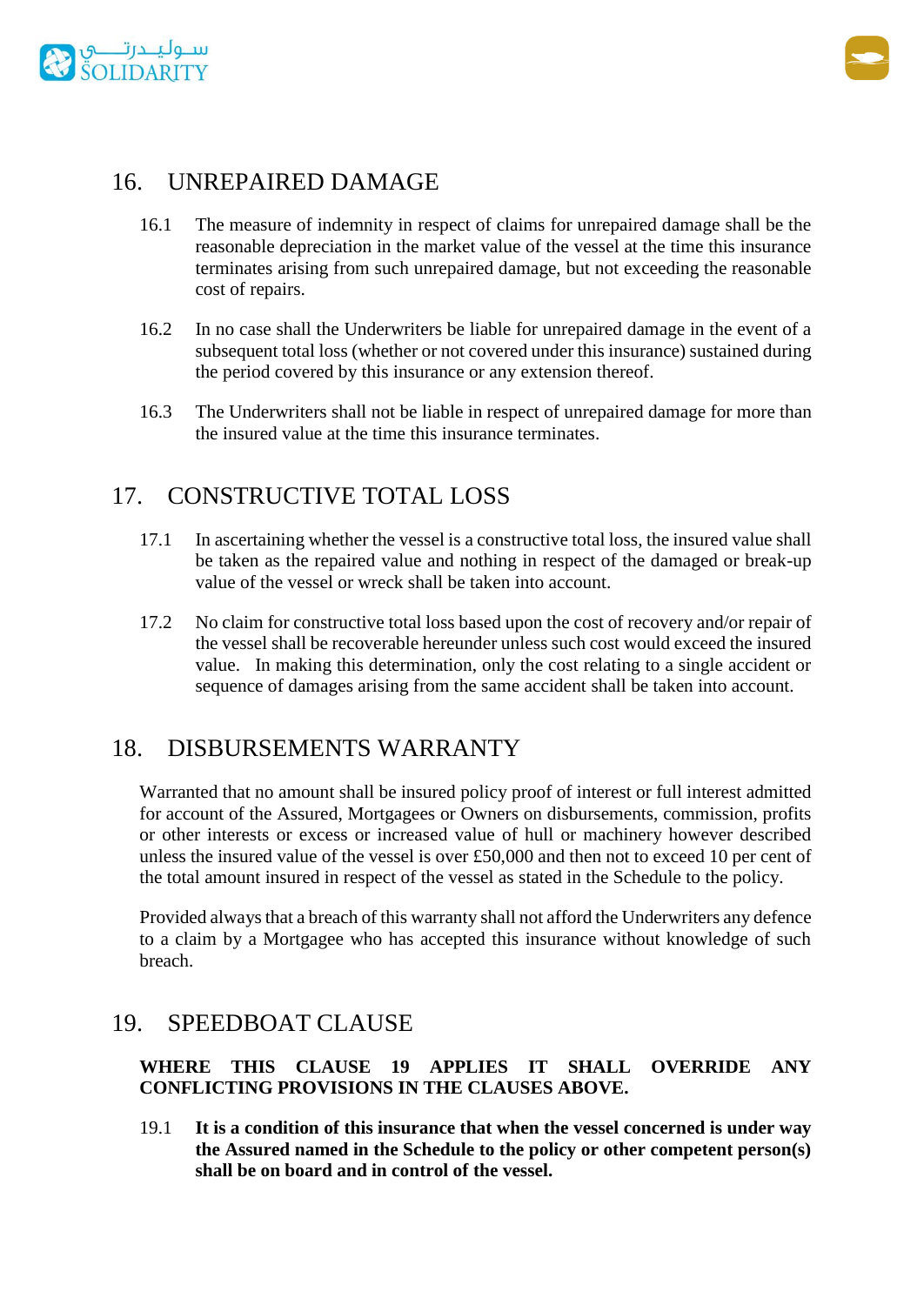



- 19.2 No claim shall be allowed in respect of loss of or damage to the vessel or liability to any third party or any salvage services
	- 19.2.1 caused by or arising from the vessel being stranded sunk swamped immersed or breaking adrift, while left moored or anchored unattended off an exposed beach or shore
	- 19.2.2 arising while the vessel is participating in racing or speed tests, or any trials in connection therewith.
- 19.3 No claim shall be allowed in respect of rudder strut shaft or propeller
	- 19.3.1 under Clauses 9.2.2.1 and 9.2.2.2
	- 19.3.2 for any loss or damage caused by heavy weather, water or contact other than with another vessel, pier or jetty, but this Clause 19.3.2 shall not exclude damage caused by the vessel being immersed as a result of heavy weather.
- 19.4 If the vessel is fitted with inboard machinery no liability shall attach to this insurance in respect of any claim caused by or arising through fire or explosion unless the vessel is equipped in the engine room (or engine space) tank space and galley, with a fire extinguishing system automatically operated or having controls at the steering position and properly installed and maintained in efficient working order.

### 20. CANCELLATION AND RETURN OF PREMIUM

This insurance may be cancelled by the Underwriters at any time subject to 30 days notice to the Assured or by mutual agreement, when a pro rata daily net return of premium shall be made calculated on the premium charged for the in commission and/or laid up period.

#### **THE FOLLOWING CLAUSES SHALL BE PARAMOUNT AND SHALL OVERRIDE ANYTHING CONTAINED IN THIS INSURANCE INCONSISTENT THEREWITH.**

### 21. WAR EXCLUSION

In no case shall this insurance cover loss damage liability or expense caused by

- 21.1 war civil war revolution rebellion insurrection, or civil strife arising therefrom, or any hostile act by or against a belligerent power
- 21.2 capture seizure arrest restraint or detainment (barratry and piracy excepted), and the consequences thereof or any attempt thereat
- 21.3 derelict mines torpedoes bombs or other derelict weapons of war.